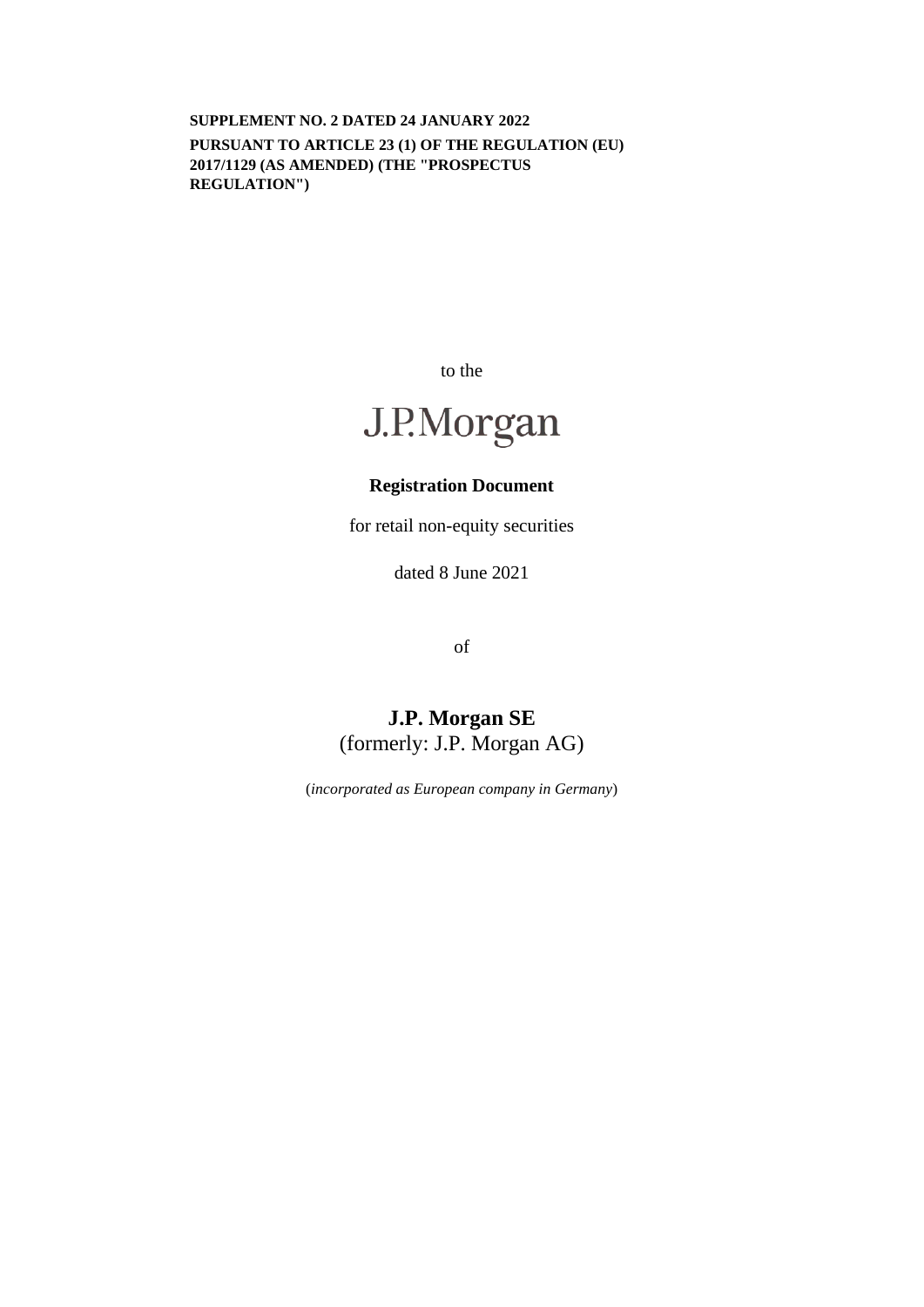The significant new factors resulting in this supplement (the "**Supplement**") to the registration document of J.P. Morgan AG dated 8 June 2021 (the "**Registration Document**") are the merger of J.P. Morgan Bank Luxembourg S.A. and J.P. Morgan Bank (Ireland) PLC into J.P. Morgan AG and the conversion of J.P. Morgan AG into a Societas Europaea (*Europäische Gesellschaft*) and its name change to J.P. Morgan SE, each of which took effect on 22 January 2022.

### **I. Overall amendments**

In the Registration Document (as supplemented) all references to the "J.P. Morgan AG" and/or "JPMAG" shall be read as references to the "J.P. Morgan SE" and/or "JPMSE" from 22 January 2022 (unless the context otherwise requires).

### **II. Amendments to section "IV. J.P. MORGAN AG"**

*1) The first paragraph of the subsection* "*1. History and Development*" *on page 18 of the Registration Document shall be replaced as follows:* 

"JPMSE is acting under the legal and the commercial name "J.P. Morgan SE". It was originally acting under the legal and commercial name J.P. Morgan AG and incorporated as a stock corporation (*Aktiengesellschaft*) domiciled in Germany on 4 November 1977. On 22 January 2022, JPMAG was converted into the legal form of a Societas Europaea (*Europäische Aktiengesellschaft*), and named "J.P. Morgan SE".

JPMSE is registered at the commercial register at the local court of Frankfurt am Main under registered number HRB 126056 and has its registered office at Taunustor 1 (TaunusTurm), 60310 Frankfurt am Main, Germany (telephone number +49 69 7124 0). The Legal Entity Identifier of JPMSE is 549300ZK53CNGEEI6A29."

*2) The third paragraph of the subsection* "*2. Principal Activities*" *on page 18 of the Registration Document shall be replaced as follows:* 

"JPMSE is an integral part of JPMorgan Chase and is one of the two strategic group companies for the successful implementation of the Brexit strategy. Over the past three years, JPMSE has evolved into the primary business unit for the Corporate & Investment Bank's Investment Banking and Markets business activities for clients domiciled in the EEA as well as for the management of material risks in the euro area. In 2020, the focus was on a controlled expansion of JPMSE with regard to the implementation of its organizational and operational structure, smooth customer migration, transfer of customer portfolios, transfer of risk assets, capital planning and adequate staffing. In addition, JPMSE will continue to be the central unit for euro payment transactions and as a depositary and global custodian of JPMorgan Chase for the German investment market. "

*3) The tables after the first paragraph in subsection* "*7. Directors and Officers*" *on page 23 et seq. of the Registration Document shall be replaced as follows:* 

| <b>Name</b> | <b>Function</b>                                                     | <b>Principal Outside Activities</b> |
|-------------|---------------------------------------------------------------------|-------------------------------------|
| Stefan Behr | Chairperson of the<br>Management Board,<br><b>Managing Director</b> | N/A                                 |

"*Members of the Management Board*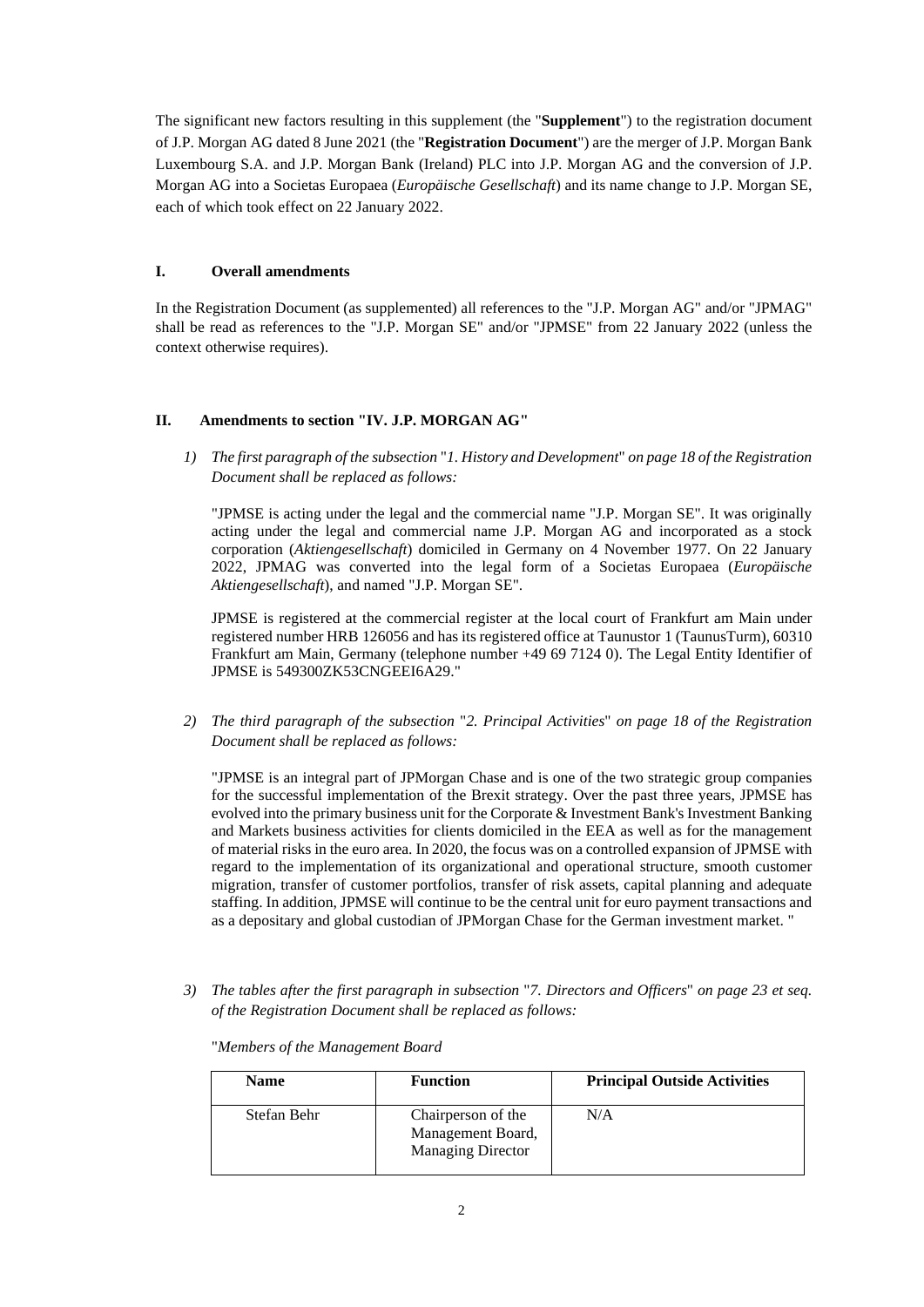| Cindyrella<br>Amistadi           | Head of Outsourcing,<br>Operations<br>and<br>Technology, Managing<br>Director | $N/A$ .                                                                            |
|----------------------------------|-------------------------------------------------------------------------------|------------------------------------------------------------------------------------|
| Nicholas Conron                  | <b>Managing Director</b>                                                      | N/A                                                                                |
| <b>Burkhard Kübel-</b><br>Sorger | <b>Managing Director</b>                                                      | N/A                                                                                |
| Gunnar Regier                    | <b>Managing Director</b>                                                      | Executive management body J.P.<br>Morgan Securities plc Frankfurt<br><b>Branch</b> |

### *Members of the Supervisory Board*

| <b>Name</b>          | <b>Function</b>                                                                                 | <b>Principal Outside Activities</b>                                                                                                                                                               |
|----------------------|-------------------------------------------------------------------------------------------------|---------------------------------------------------------------------------------------------------------------------------------------------------------------------------------------------------|
| Mark S. Garvin       | Chairperson of the<br>Supervisory Board,<br>Member of the<br><b>Supervisory Board</b>           | N/A                                                                                                                                                                                               |
| Guy J. America       | Deputy Chairperson<br>of the Supervisory<br>Board, Member of<br>the Supervisory<br><b>Board</b> | N/A                                                                                                                                                                                               |
| Christoph Fickel     | Member of the<br><b>Supervisory Board</b><br>(Employee<br>Representative)                       | N/A                                                                                                                                                                                               |
| <b>Thomas Freise</b> | Member of the<br><b>Supervisory Board</b><br>(Employee<br>Representative)                       | N/A                                                                                                                                                                                               |
| Marco Kistner        | Member of the<br><b>Supervisory Board</b>                                                       | N/A                                                                                                                                                                                               |
| Wanda Eriksen        | Member of the<br><b>Supervisory Board</b>                                                       | Supervisory<br>body<br>Axa<br>Switzerland; AXA-ARAG Legal<br>Protection Ltd (affiliate of AXA);<br>Catlin<br>Re<br>Switzerland<br>Ltd<br>(affiliate of AXA); Aquila AG;<br>Arnold AG (Vice Chair) |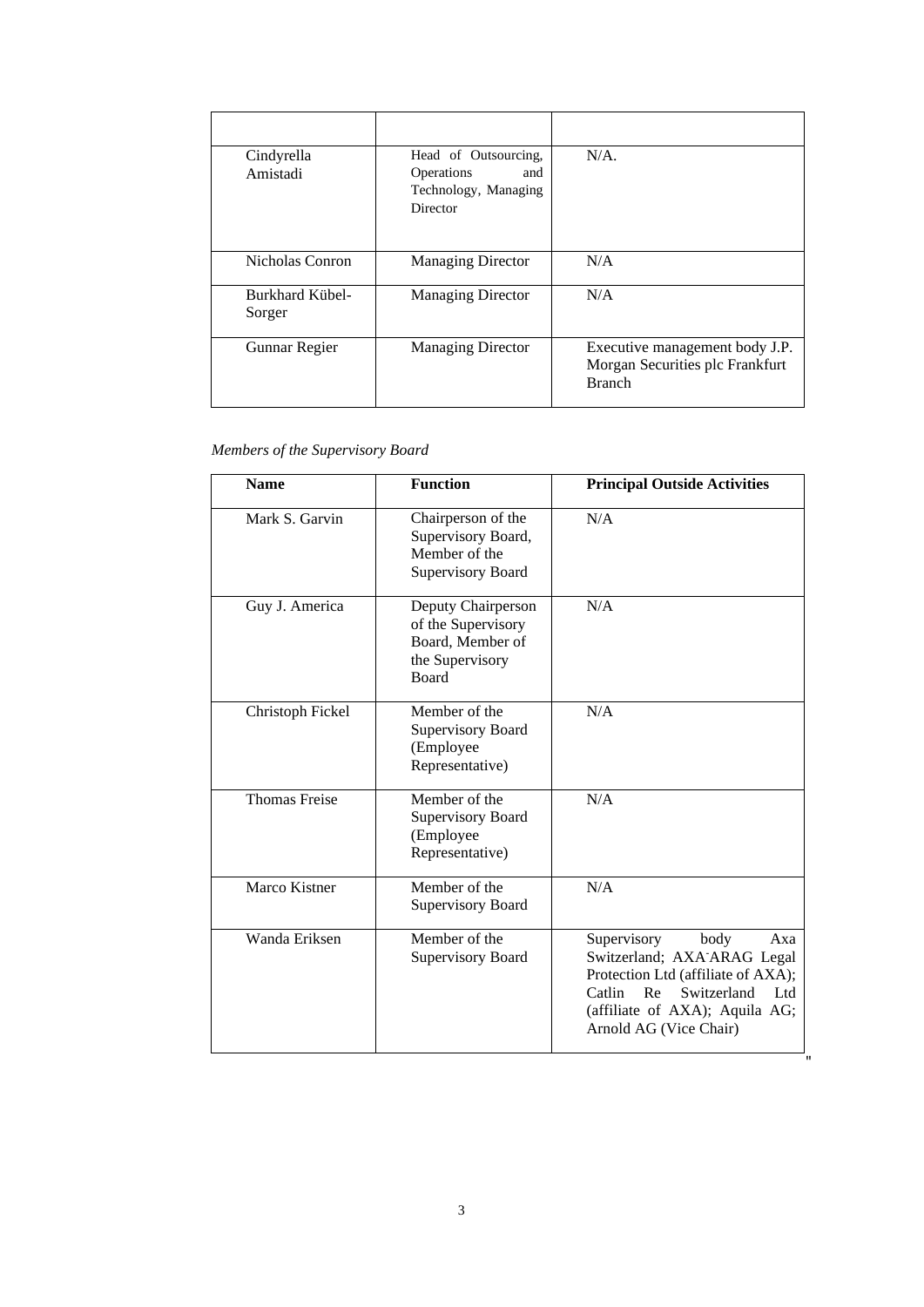*4) The second paragraph of the subsection* "*9. Capital Structure*" *on page 25 of the Registration Document shall be replaced as follows:* 

"The share capital of JPMSE amounts to EUR 1,867,201,587.12 and is divided into 160,000,136 registered shares (*Namensaktien*) with restricted transferability requiring JPMSE's consent (*Vinkulierung*)."

*5) The information in the subsection "12. No significant change in JPMAG's financial position" on page 25 of the Registration Document shall be replaced as follows:* 

"Since 31 December 2020, there has been a change in the financial position of JPMSE. The volume of the balance sheet of JPMSE has been significantly increased at the time of this Supplement compared to 31 December 2020. The increase is related to the merger of J.P. Morgan Bank Luxembourg S.A. and J.P. Morgan Bank (Ireland) PLC into JPMSE on 22 January 2022, pursuant to which JPMSE as surviving entity assumed all the assets and liabilities of each of these companies."

*6) The following subsection shall be inserted at the end of the section page 27 of the Registration Document*:

#### "*Material contracts*

JPMAG together with J.P. Morgan Bank (Ireland) PLC and J.P. Morgan Bank Luxembourg S.A. have drawn up draft terms of merger dated 24 June 2021 (the "**Joint Draft Terms of Merger**"). Each of the management board and supervisory board of JPMAG has adopted resolutions approving the drawing up of the Joint Draft Terms of Merger. The Joint Draft Terms of Merger amongst others provides that (i) JPMAG will acquire all assets and liabilities of J.P. Morgan Bank (Ireland) PLC and J.P. Morgan Bank Luxembourg S.A as the transferring companies, (ii) the transferring companies will cease to exist, (iii) as part of the merger JPMAG will adopt the legal form of an SE and will thereby become JPMSE, (iv) JPMSE which will acquire and hold all assets and liabilities of the transferring companies and (v) J.P. Morgan International Finance Limited will continue to be the sole shareholder of JPMSE."